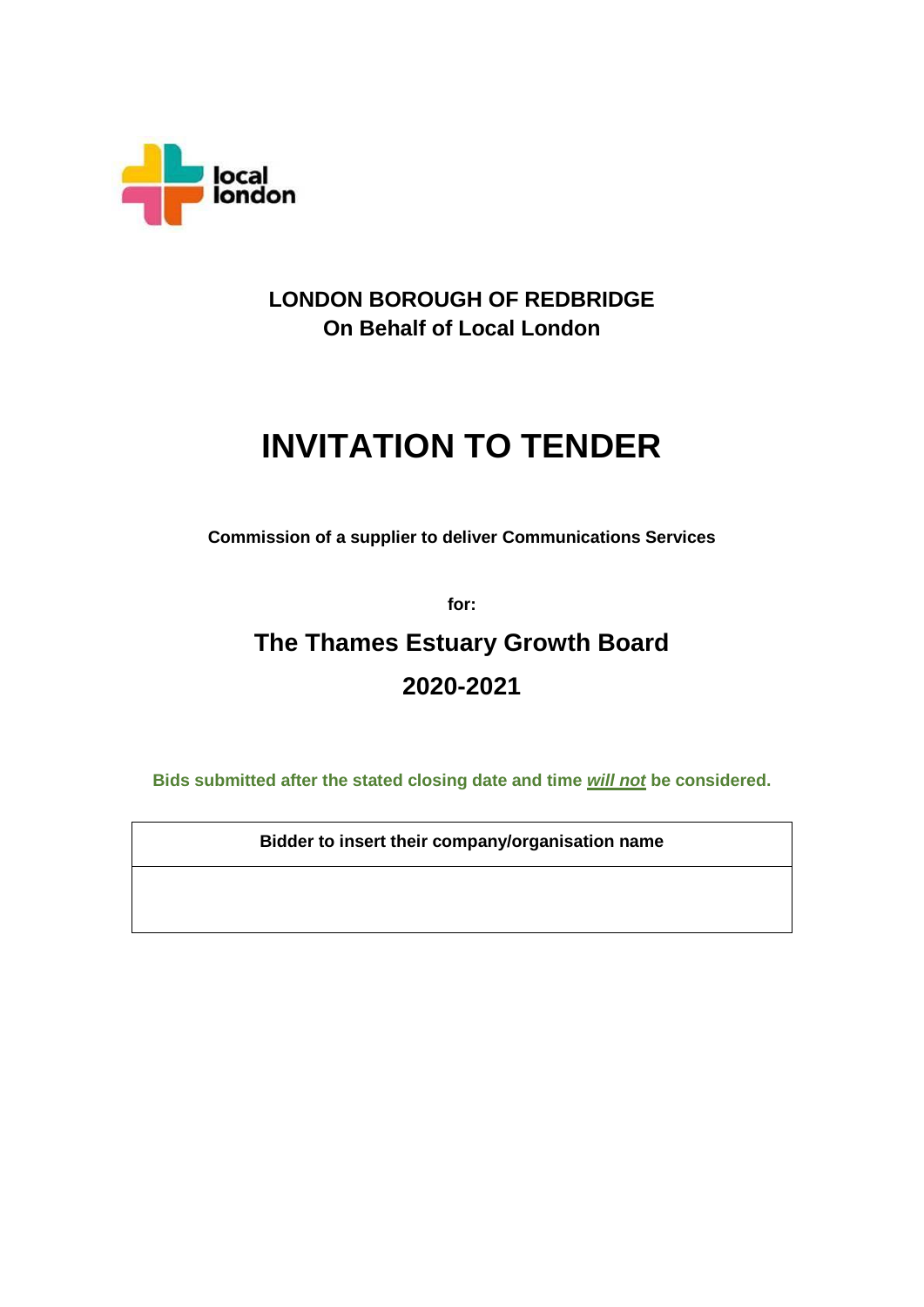## **TABLE OF CONTENTS**

## **SECTION:**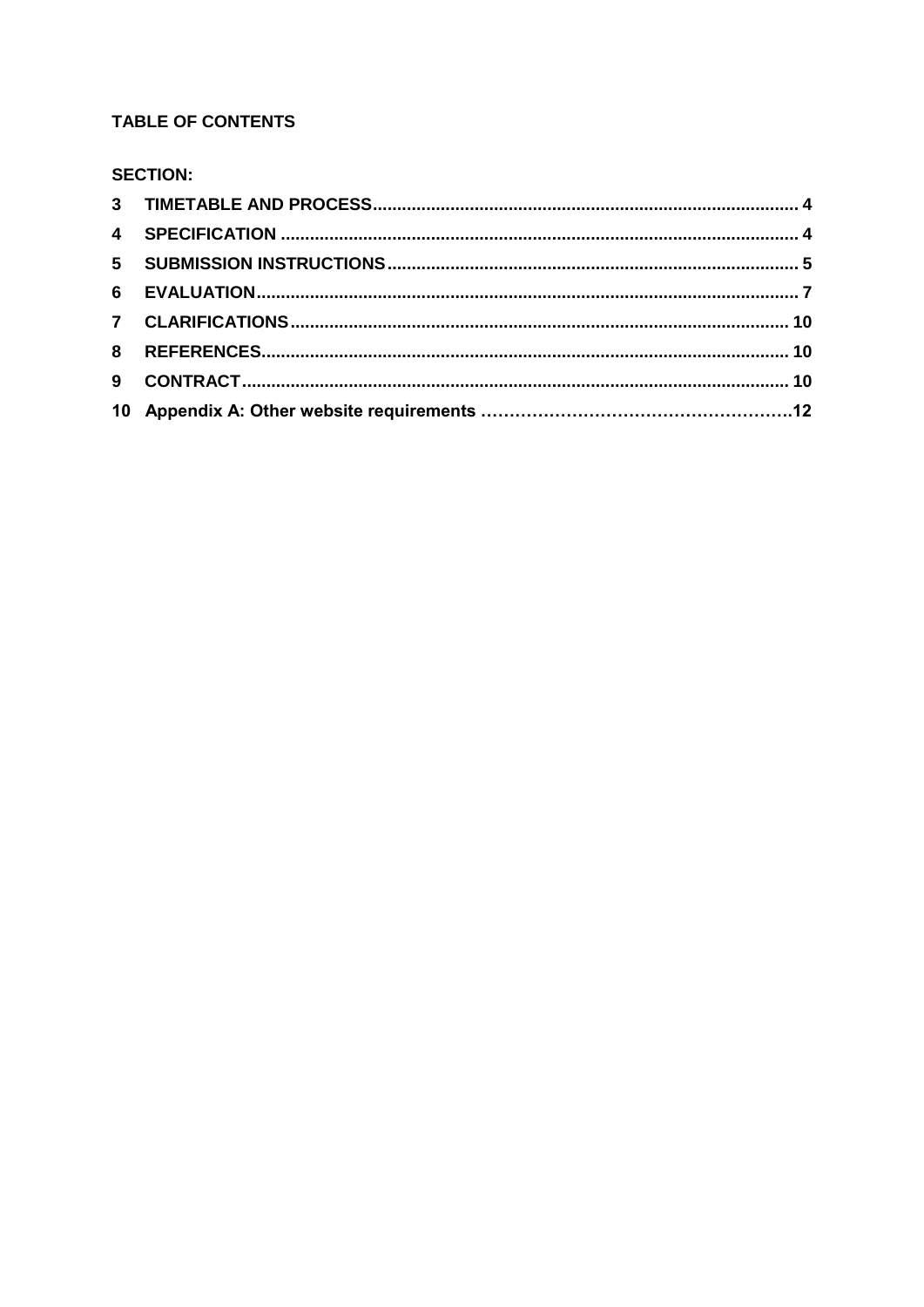#### **The Thames Estuary Growth Board**

## **Commission of a supplier to deliver Communications Services for The Thames Estuary**

#### **1. Introduction**

**The Thames Estuary** has been called Britain's next big growth opportunity potentially worth billions of pounds to the UK economy.

An exciting and ambitious vision has been developed for the area, which includes parts of London, Essex and Kent. A dedicated board, led by a Government-appointed Envoy, will deliver this vision.

This project is regarded alongside the Northern Powerhouse and Midlands Engine as integral to the future of the UK economy. It will have a world-class reputation once it begins to communicate its work.

The Thames Estuary Growth Board is expected to launch its plan later this year. A date has not been set for the launch yet because of the coronavirus emergency, however the Envoy and Board are keen to develop communication assets in preparation for the launch.

To reflect the national and international significance of the Thames Estuary project, we need a dynamic and exciting brand for **The Thames Estuary** to support mixed-media campaigning, engagement and place marketing.

In addition to this world-class brand, we will require:

**Campaign development** – A campaign to launch alongside The Thames Estuary Growth Board plan which supports, promotes and amplifies its objectives.

**A website** – Designed, prototyped, tested and built in a recognised, user-friendly content management system like Wordpress. See Appendix A for other technical requirements.

**An explainer film** – A short (circa 3 minutes) animated narrated film explaining the Thames Estuary project to be positioned on the homepage of the website.

**An image library** – An image library to be used in digital and print communications around the Thames Estuary Project.

## **2. Background**

In June 2018, the Thames Estuary 2050 Growth Commission published an ambitious vision for growth in Local London, Essex and Kent to unleash its potential.

The Government is supporting and enabling this vision by funding a dedicated Thames Estuary Growth Board to deliver an ambitious programme of work led by Kate Willard, who has been appointed Thames Estuary Envoy by the Government's Cities and Growth Unit.

The Thames Estuary Growth Board will deliver and support existing projects for the Thames Estuary which will lead to thousands of new jobs; hundreds of new houses; new transport and digital infrastructure and contribute billions to the economy by 2050.

Those plans are likely to be published and launched in the summer of 2020.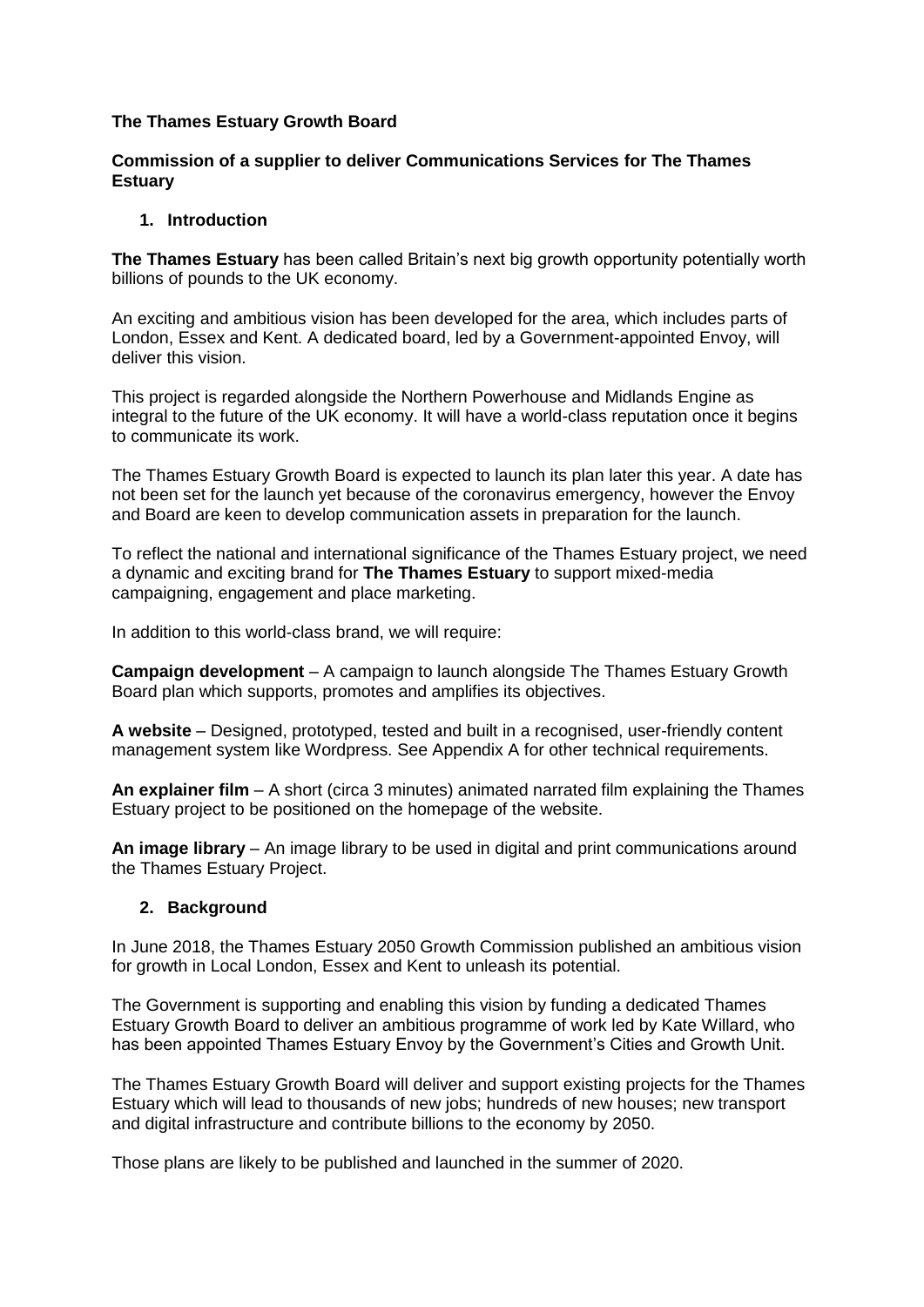These are exciting times for the Thames Estuary and it needs a world-class brand to reflect that.

To communicate and engage with local people and other key stakeholders around this wideranging work, we need a strong, recognisable and vibrant visual identity for the **Thames Estuary.**

The brand should include a logo, colour palette, typography, clear usage guidelines and set of assets for partners to use in print and digital.

To support storytelling and engagement around The Thames Estuary, we need an interactive website that enables us to keep people updated with news, events and developments. The centrepiece of the website should be a short explainer film setting out how the vision for the Thames Estuary will be delivered. Other key functionality will be integration with an e-newsletter system like MailChimp and social media platforms, including Twitter and LinkedIn.

The Thames Estuary Envoy and Growth Board are keen to develop a campaign that will support/promote/engage and amplify the objectives of their plan for this Region. The supplier will be required to work with the Envoy to develop a campaign that delivers this. A copy of the draft Thames Estuary Growth Plan will be available to suppliers who take part in this exercise and the Thames Estuary Envoy, Kate Willard, is available for conversations with suppliers who would like to ask clarification questions about the plan.

In addition to this specification, we are concurrently commissioning a supplier to provide copywriting and media support services. The supplier appointed to deliver this commission would need to work alongside our commissioned copywriter – who will be responsible for producing content for the website and explainer film.

|                                      | Campaign, Brand, Website, Film<br>and Photography |
|--------------------------------------|---------------------------------------------------|
| <b>Procurement</b>                   |                                                   |
| Invitations to Tender Distributed to | April 8                                           |
| relevant Suppliers on GCS Framework  |                                                   |
| Clarification                        | April 8-19                                        |
| Deadline for receipt of proposals    | April 27                                          |
| Evaluation                           | <b>April 28-29</b>                                |
| Decisions communicated               | April 30                                          |
| Inception call/meeting/s             | May 1                                             |
| Delivery - (subject to               |                                                   |
| interdependencies)                   |                                                   |
| Content/copy development             |                                                   |
| Brand developed/ delivered           | May $1 -$ May 25 (4 weeks)                        |
| Website developed/ delivered         | May $1 -$ June 30                                 |
| Explainer film developed/ delivered  | May $1 -$ May 25                                  |
| Photo library shot/ delivered        | May $1 -$ June 30                                 |

## **3. Timetable**

## **4. Specification**

This specification outlines a requirement for a supplier to deliver a variety of communications services for The Thames Estuary project; specifically: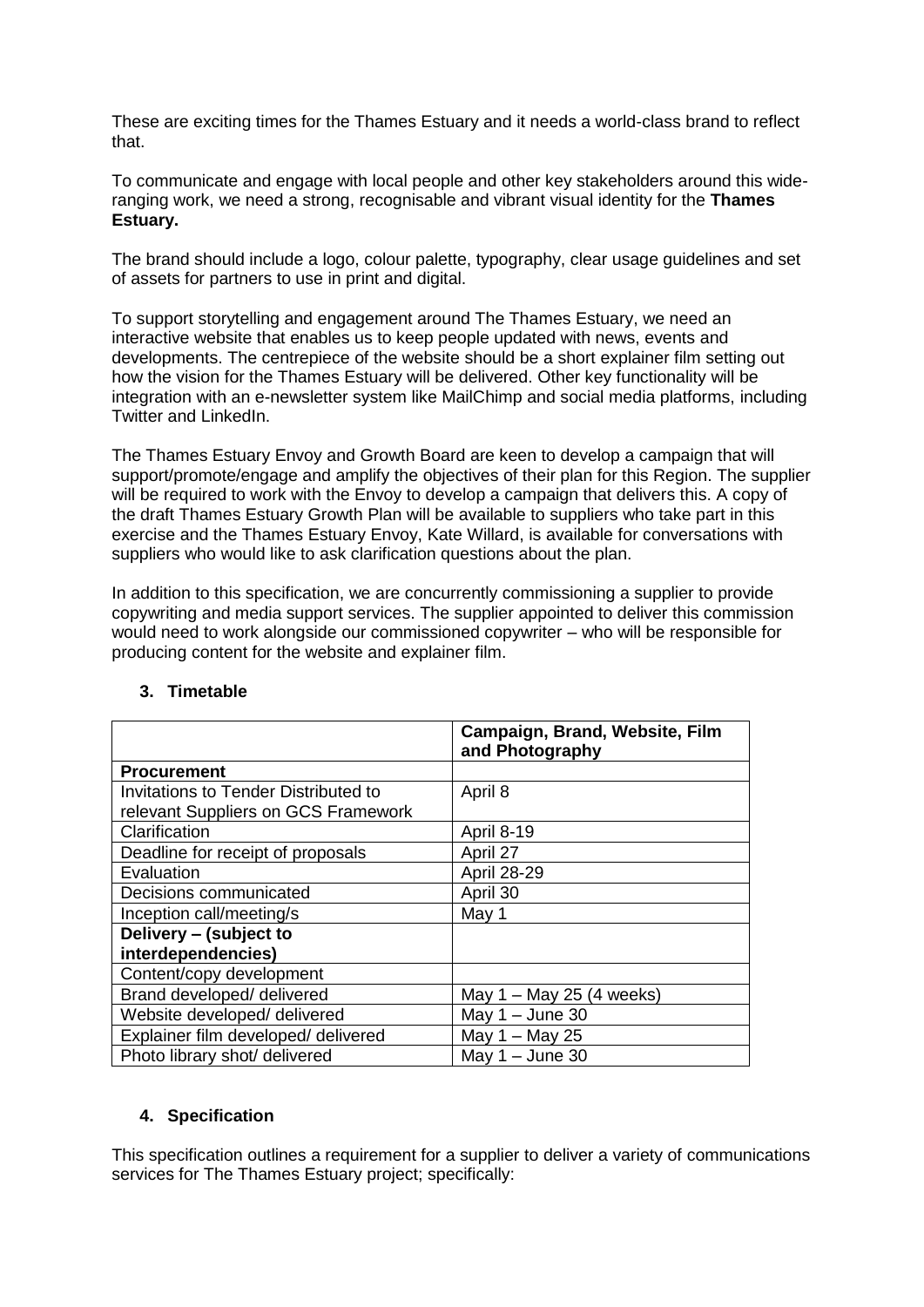- 1. Campaign development
- 2. A brand and various brand assets
- 3. A website
- 4. An explainer film
- 5. An image library

Ideally, one supplier will demonstrate the ability, experience, resources and capacity to deliver everything outlined in this specification however consortium bids led by one supplier – who will act and work with us on behalf of the consortium - will be accepted.

This opportunity is being managed by Local London – a sub-regional partnership of eight boroughs in east and north east London – on behalf of Thames Estuary Growth Board. Thurrock Council – as the accountable body for the Thames Estuary Growth Board – will be responsible for payments to the appointed supplier.

The requirement in full is:

| Campaign                 | Working with the Thames Estuary Envoy and Growth Board                    |
|--------------------------|---------------------------------------------------------------------------|
| Development              | to identify and develop a campaign that supports the aims                 |
|                          | and objectives of the Thames Estuary Growth Plan.                         |
| <b>Brand development</b> | Logo: "Thames Estuary"<br>$\bullet$                                       |
| and assets               | Colour palette (3-5 colours)                                              |
|                          | Headed-letter template<br>$\bullet$                                       |
|                          | Powerpoint slide template<br>$\bullet$                                    |
|                          | Mailchimp e-newsletter template<br>٠                                      |
|                          | Agenda front sheet<br>٠                                                   |
|                          | Report front sheet<br>$\bullet$                                           |
|                          | All assets designed/compatible for use in print and digital<br>$\bullet$  |
| Website                  | Designed, prototyped, tested and built in a common, user-<br>$\bullet$    |
|                          | friendly content management system like Wordpress.                        |
|                          | Website to be mapped on commission however key<br>$\bullet$               |
|                          | functions would be an explainer film embedded as its                      |
|                          | centrepiece.                                                              |
|                          | Functionality for people to sign up to receive an electronic<br>$\bullet$ |
|                          | newsletter via a well-known system like MailChimp.                        |
|                          | A form that allows people to contact us with any questions,<br>٠          |
|                          | complaints or observations.                                               |
|                          | Training on use of the CMS chosen to develop the website.<br>٠            |
|                          | Other requirements set out in appendix A covering security,<br>$\bullet$  |
|                          | accessibility and other technical aspects.                                |
|                          | Hosting and Technical support until the end of the financial<br>$\bullet$ |
|                          | year 2020-21.                                                             |
| <b>Explainer Film</b>    | 3 minutes explainer film setting out a vision for the Thames<br>$\bullet$ |
|                          | Estuary based upon the Thames Growth Board plan.                          |
|                          |                                                                           |
|                          | To include all elements of production, including narration                |
|                          | and subtitling.                                                           |
|                          | The script will be provided to the supplier so should not                 |
|                          | form part of the cost.                                                    |
| Image library            | To include:                                                               |
|                          | People, places and symbols of the Estuary from the<br>$\bullet$           |
|                          | ground, on river and aerial.                                              |
|                          | To be used liberally across the website and to be provided                |
|                          | in a library format for use on print and digital formats.                 |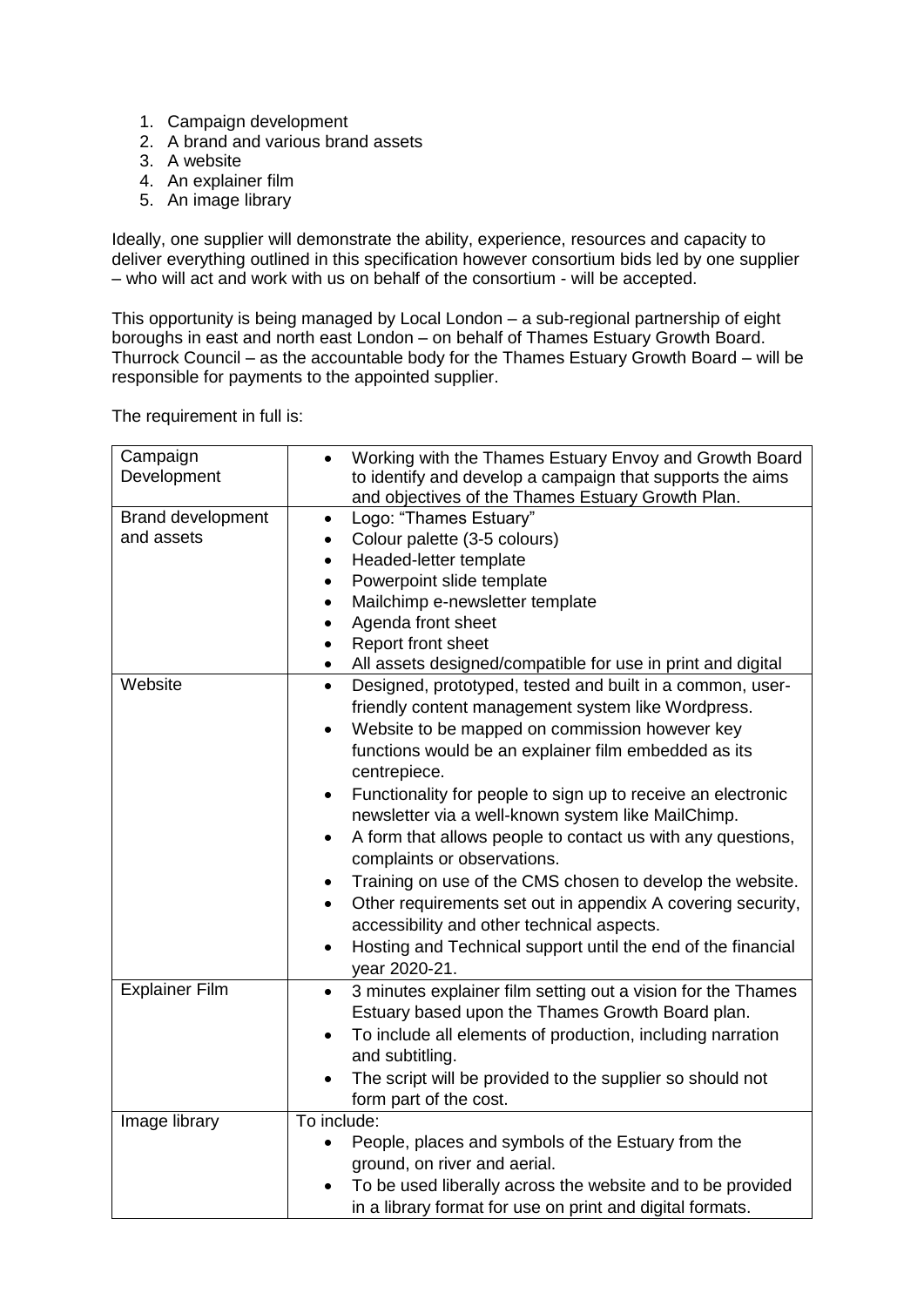## **5. Submission instructions**

## **General**

- The Authority will reject Bids submitted after the date and time specified as the deadline.
- The Authority reserves the right, at its discretion, to request clarifications in writing or further relevant information from any Bidder after the submission of Bids.
- All responses must be submitted electronically through the Procurement Portal. Bids which are, e-mailed, posted, hand-delivered or faxed to the Authority **will not** be considered.
- It is your responsibility to ensure that your Bid is submitted prior to the closing date/time.
- You should ensure that you leave enough time to upload and submit your Bid.

## **Return of Bid Documentation**

- The Authority is using a secure (hosted) electronic bidding system (i.e. the Procurement Portal).
- User guides are available from the Help menu throughout the Procurement Portal. Bidders are advised to make themselves familiar with the content of the user guides prior to uploading Bids by using the topics within the 'Help' menu located on the header bar of all pages.
- Bidders interested in this opportunity should express their interest by clicking on the 'Register interest in this opportunity' within the Business Opportunity Advert.
- Once Bidders have expressed their interest they can access the Procurement Documentation/Bid documentation from 'My Activities' on the home page or on the header bar.
- Please indicate via the Procurement Portal whether or not you intend to submit a Bid in response to this invitation by selecting "Register intent to respond" or "No longer wish to respond" under the Response Controls.
- In order to complete your electronic Bid it must be downloaded to your system, completed and uploaded to the correct area of the Procurement Portal in accordance with the return instructions and the stated deadline for submission of responses. Bidders should be aware that the Authority is unable to open any Bid submissions until after the specified closing date and time for the receipt of Bids. Until this time, Bids are stored in an e-vault and cannot be accessed in any manner by any the Authority staff.
- The full Bid must be completed and returned in the published format (i.e. Microsoft Word). Failure to comply with this instruction may result in your Bid submission being discounted. Your Bid must be submitted through the Procurement Portal (this may be submitted at any time prior to the closing time and date). Submission of electronic Bids should not be left to the last moment as it may take some time to upload your completed Bid. The server timestamps (GMT) Bids when they are submitted. Bids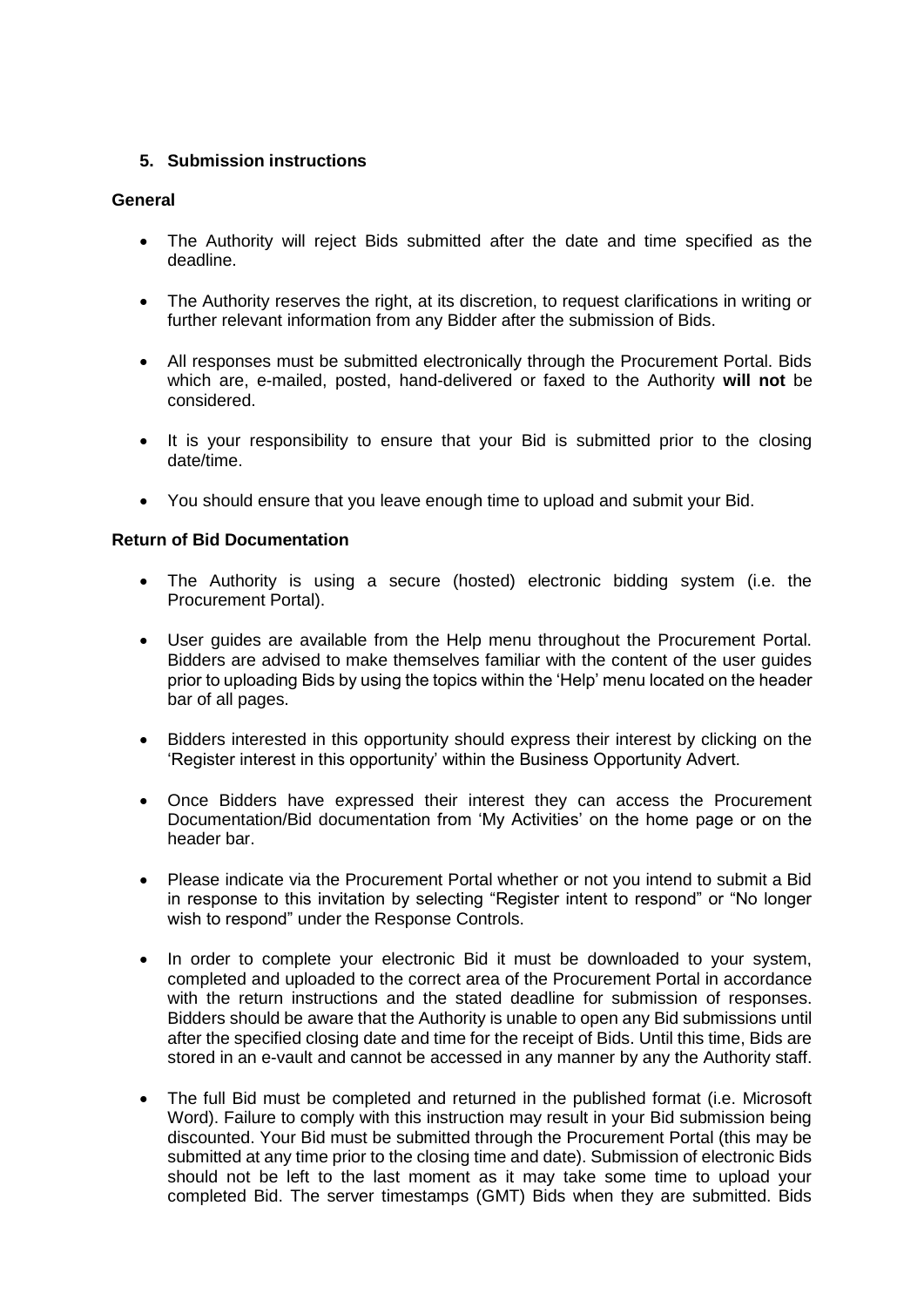submitted after the stated closing date and time **will not** be considered. Bids may be rejected if they are not properly completed.

- Where Appendices to this ITT and/or forms submitted by Bidders during the Procurement Process require signing either by the Bidders or a third party (e.g. a bank authority or insurance certificate), electronically completed versions are acceptable for bidding purposes. Therefore, the Authority will accept scanned copies of original signed forms and the Authority will also accept either scanned copies of original signed Appendices or copies of the Appendices with typed signatures. Fully signed hard copies of any forms will be required from Bidder(s) prior to the award of the Contract.
- All responses should be in English, text submitted in A4, with a font size of no less than 10 and any financial references should be in Pounds Sterling.
- Where additional information has been requested (e.g. a company structure chart), this information should be clearly named so as to identify the file's contents and should be uploaded with your Bid response.

#### **Attachments**

• Attachments that have not been requested as part of the Bid submission will be ignored and will not be taken into consideration as part of the evaluation process.

#### **6. Evaluation (70% Quality 30% Price)**

Please provide responses to the following questions.

| <b>Criteria</b>         | <b>Required Response</b>                                                                                                                                       | Weighting |
|-------------------------|----------------------------------------------------------------------------------------------------------------------------------------------------------------|-----------|
| <b>Price</b>            | Please provide ONE price to deliver all<br>requirements in section 4 (Requirement).<br>The price you quote should not exceed<br>£50,000                        | 30%       |
|                         | In your Price submission, please provide<br>an explanation/breakdown of your cost<br>for each of the 5 projects described in<br>section 4 and any other costs. |           |
| <b>Project Delivery</b> | Please set out your proposals for<br>delivering this project on time and<br>budget including:                                                                  | 40%       |
|                         | Research and development<br>Creative process<br>Client involvement, engagement<br>and sign-off<br>Risk and mitigation<br>Roles and responsibilities            |           |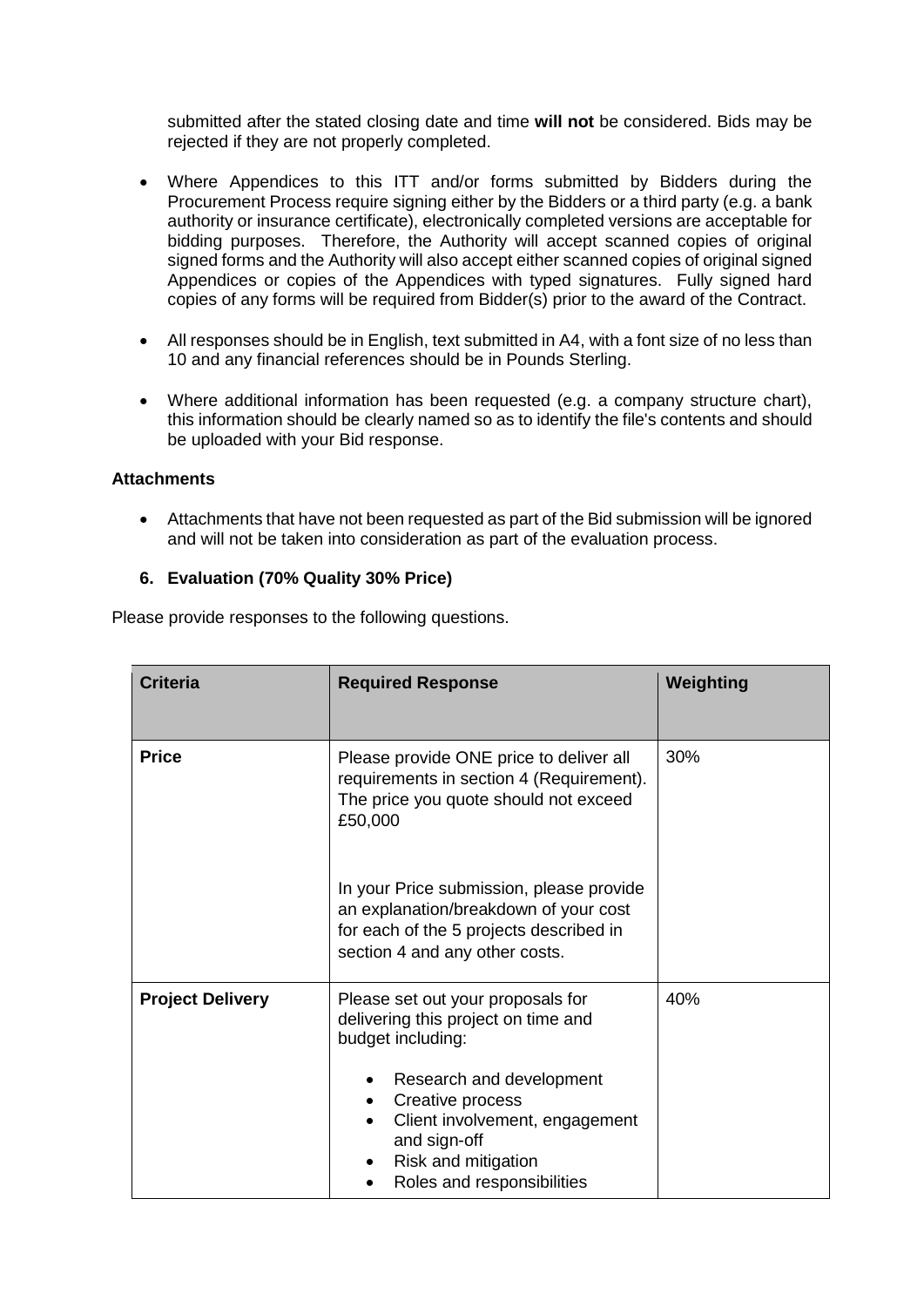|                     | Delivery plan to meet prescribed<br>deadline<br>Evaluation regime                                                                                                                                                 |      |
|---------------------|-------------------------------------------------------------------------------------------------------------------------------------------------------------------------------------------------------------------|------|
| <b>Project team</b> | Please outline the project team you will<br>allocate to this project. Describe their:                                                                                                                             | 30%  |
|                     | Role on the project<br>Relevant credentials, experience<br>and qualifications<br>Provide a client testimony to<br>$\bullet$<br>vouch for their track record<br>and/or other evidence of<br>competence.            |      |
|                     | Provide ONE case study for your agency<br>setting out how you have delivered a<br>similarly mixed-media project/campaign.<br>Describe your approach and how you<br>achieved the objectives set by your<br>client. |      |
|                     | In light of the coronavirus emergency -<br>please be clear about the mechanisms<br>you will use to ensure this project is<br>delivered by June 30th.                                                              |      |
| <b>Total</b>        |                                                                                                                                                                                                                   | 100% |

## **Instructions of Tenders**

Prospective providers should answer all questions as accurately and concisely as possible. Questions should be answered in English.

All questions and queries about the procurement procedure must be submitted by e-mail to Paul Morris at Paul.Morris@redbridge.gov.uk.

Only written questions and queries will be accepted. The final date for any questions and queries is 19 April 2020.

Tenders submitted after the deadline will not be accepted

Delivery staff must be qualified with nationally recognised qualifications.

The project must be delivered within the specified budget

The test will be scored using the following matrix.

| <b>Mark</b> | <b>Comment</b>                                                                                |
|-------------|-----------------------------------------------------------------------------------------------|
|             | Failed to provide confidence that the proposal will meet the requirements. An<br>unacceptable |
|             | response with serious reservations.                                                           |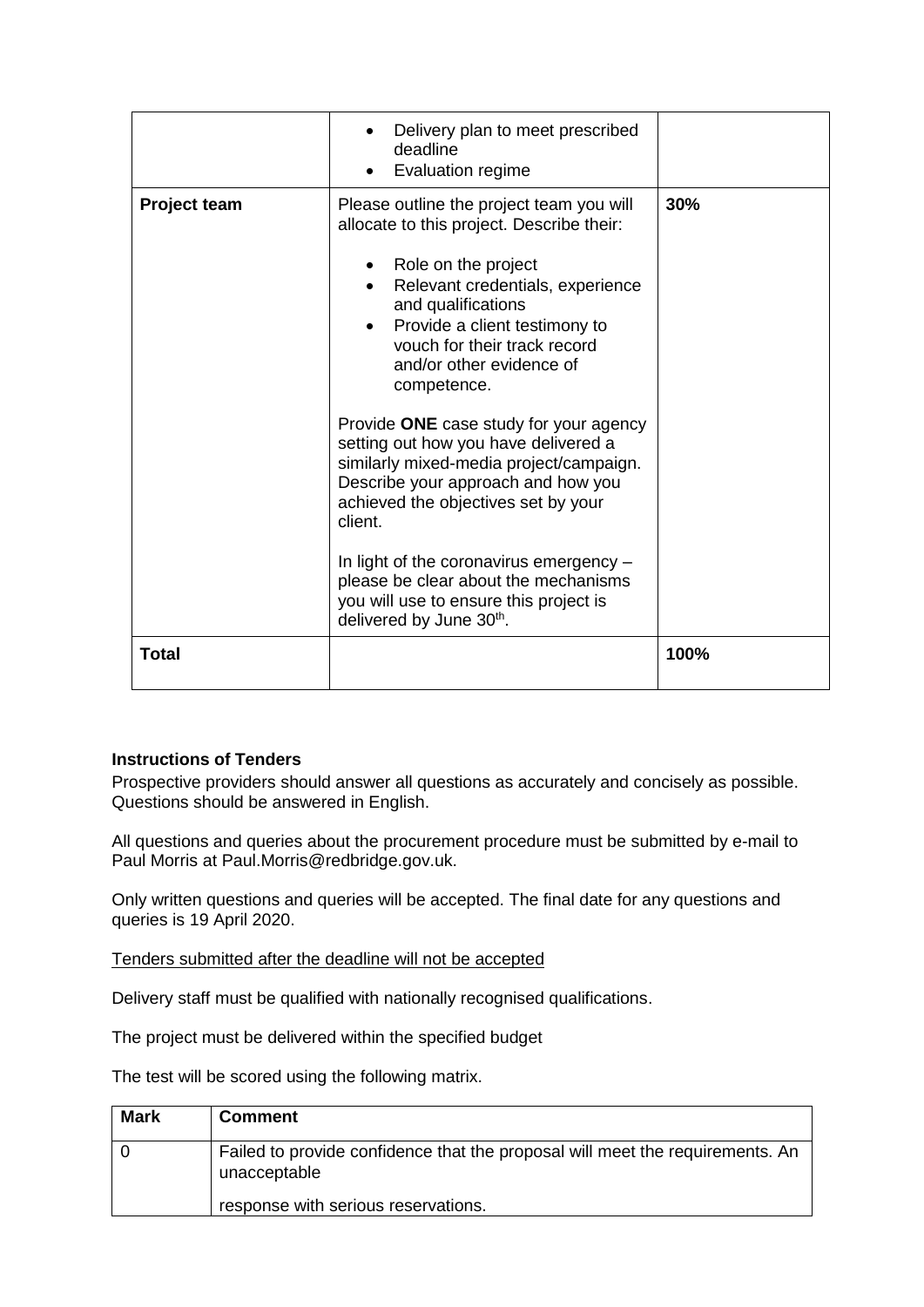| 25  | A poor response with reservations. The response lacks convincing detail with<br>risk that the<br>proposal will not be successful in meeting all the requirements.                                         |
|-----|-----------------------------------------------------------------------------------------------------------------------------------------------------------------------------------------------------------|
| 50  | Meets the requirements – the response generally meets the requirements,<br>but lacks sufficient<br>detail to warrant a higher mark.                                                                       |
| 75  | A good response that meets the requirements with good supporting<br>evidence. Demonstrates<br>good understanding.                                                                                         |
| 100 | An excellent comprehensive response that meets the requirements. Indicates<br>an excellent<br>response with detailed supporting evidence and no weaknesses resulting in<br>a high level of<br>confidence. |

## **Price**

Please include **ONE** price to account for all deliverables in this specification, including day rates and capabilities.

The optimal price is **£50,000**.

For information, please provide a breakdown of how your budget would be spent in a table.

The following formula will be used to calculate a score for this category.

## **Lowest Priced Compliant Tender (Low Price/Tender Price x 100 - 100) / (High Price - Low Price) x (Tender price – Low price) + 100**

## **7. Clarifications**

If you have any questions around this commission, please contact Paul Morris at Local London on 07888852492 or by email [paul.morris@redbridge.gov.uk](mailto:paul.morris@redbridge.gov.uk)

After the clarification period has elapsed, we will provide a document of responses to all suppliers who have expressed an interest in this work.

## **8. References**

[Thames Estuary Commission Report](https://assets.publishing.service.gov.uk/government/uploads/system/uploads/attachment_data/file/718805/2050_Vision.pdf) [The Government Response](https://www.gov.uk/government/publications/thames-estuary-2050-growth-commission-report) [The appointment of Kate Willard as Thames Estuary Envoy](https://www.gov.uk/government/news/estuary-envoy-appointed-to-spearhead-ambitious-thames-estuary-growth-plans)

## **9. Contract**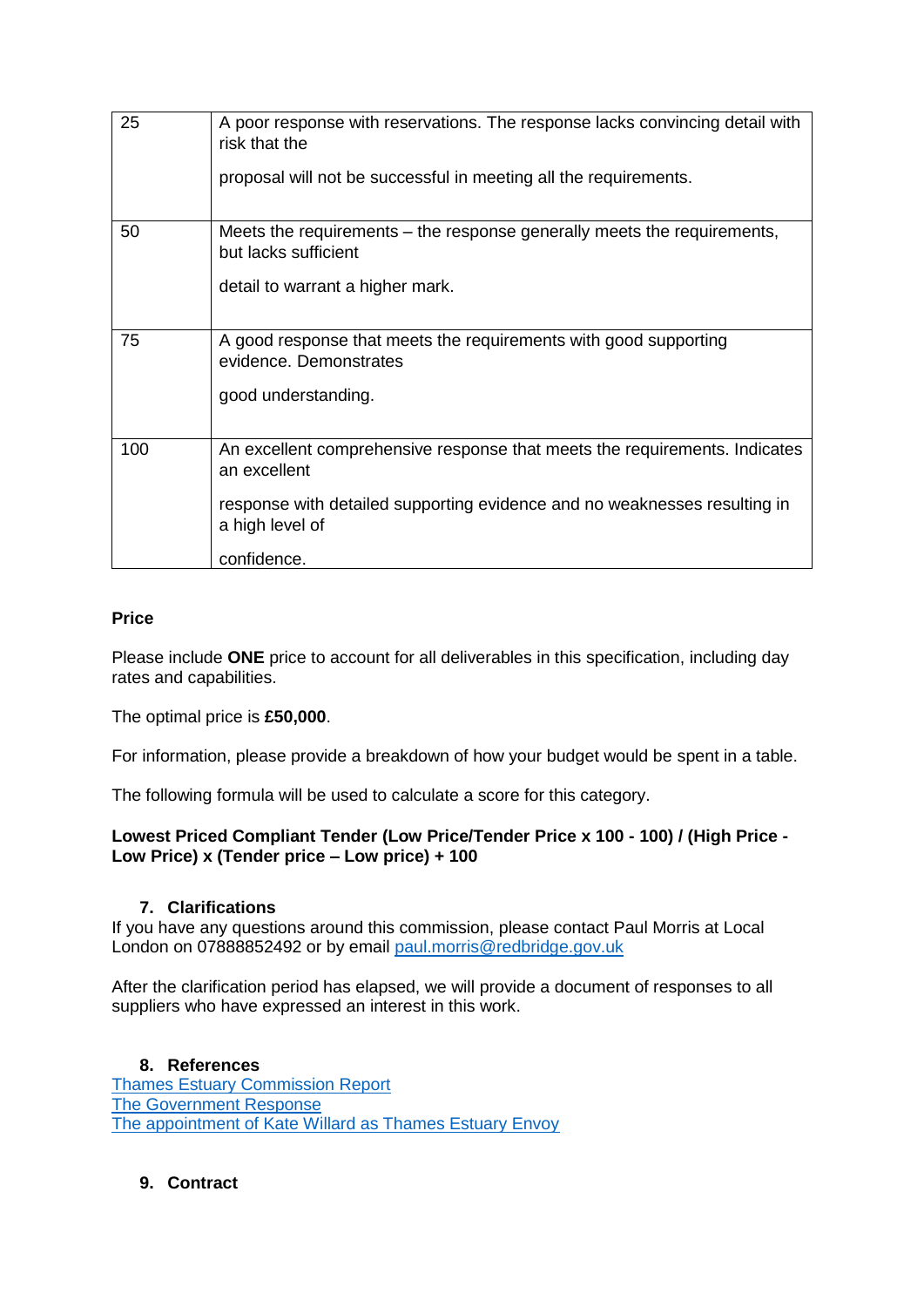The supplier appointed will receive a one-year contract with potential to expand to a second year.